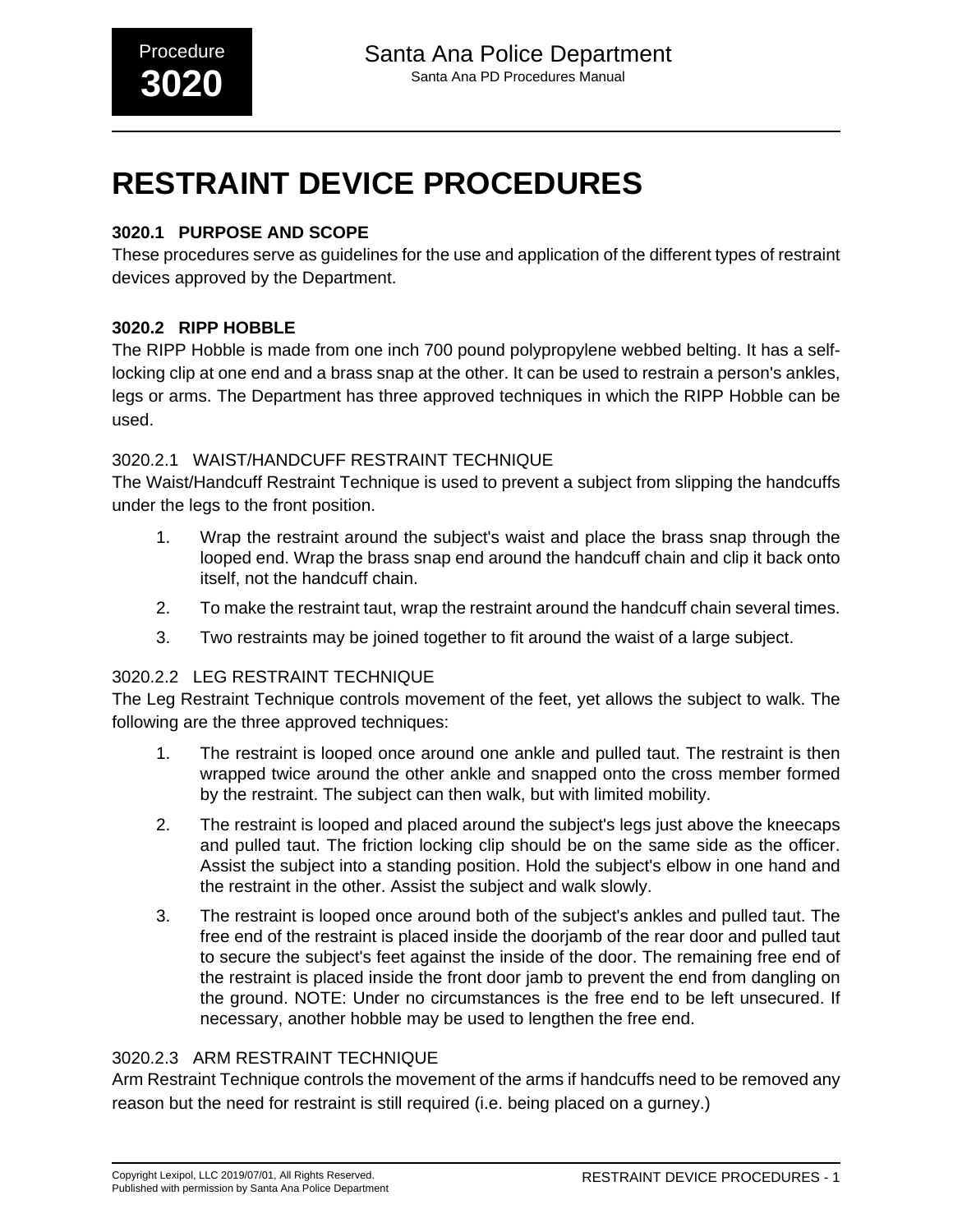# Santa Ana Police Department

Santa Ana PD Procedures Manual

## RESTRAINT DEVICE PROCEDURES

- 1. Once a subject is handcuffed, open the restraint all the way and slide the subject's arms through it.
- 2. Push the restraint high up the arms so it is in the armpits.
- 3. Pull the slack out and clip it back to itself in the middle of the subject's back.

#### 3020.2.4 MAXIMUM RESTRAINT TECHNIQUE

The Maximum Restraint Technique can be used to control combative individuals who remain violent and continue to resist or kick once handcuffed.

- 1. The Maximum restraint Technique incorporates two or more leg restraints. The subject is placed in the prone handcuffed position with hands behind his/her back and handcuffs double locked.
	- A. The first leg restraint secures the feet by wrapping around the ankles.
	- B. Roll the subject onto his/her side and wrap the second restraint around their waist. The brass snap is pulled through the loop and slack is taken out. The loop and brass snap are in front of the subject. The slack in the leg restraint is made taut by pulling the snap hook between the legs of the subject.
	- C. The brass snap from the leg restraint on the ankles is brought to the brass snap from the waist restraint and attached. Be sure to clip one restraint to the O-ring of the other restraint. The subject is now maximally restrained.
	- D. On large-framed individuals, it may be necessary to attach two restraints together to go around the waist. Modifications may be needed due to the variations of the slack in the restraints.
- 2. After an individual has been maximally restrained, he/she should immediately be placed on his/her side or in the sitting position. The individual shall not be placed face down, laying on his chest or stomach. The individual shall be constantly monitored. The three key things to watch for after the individual has been restrained are:
	- A. Breathing
	- B. Color (watch for subject's skin turning blue or gray)
	- C. Functional level of consciousness the physical state of a person being conscious and able to speak, answer questions, and move around spontaneously.
- 3. Any body weight necessary to control the subject shall be limited to the legs, lower torso, and shoulder area. Body weight shall be immediately minimized on the subject's back to prevent restriction of his breathing.
- 4. The preferred method for lifting and carrying a subject in the maximum restraint position is to place an officer on either side of the subject and sit the subject up. Facing each other, the officers will place one hand under the subject's knee and the other on the inside of the subject's upper arm. Simultaneously, they will lift the subject up using their legs to minimize the potential for injury. If the subject continues to struggle, bite, or spit, the officers can lift and carry the subject in the prone position. At least three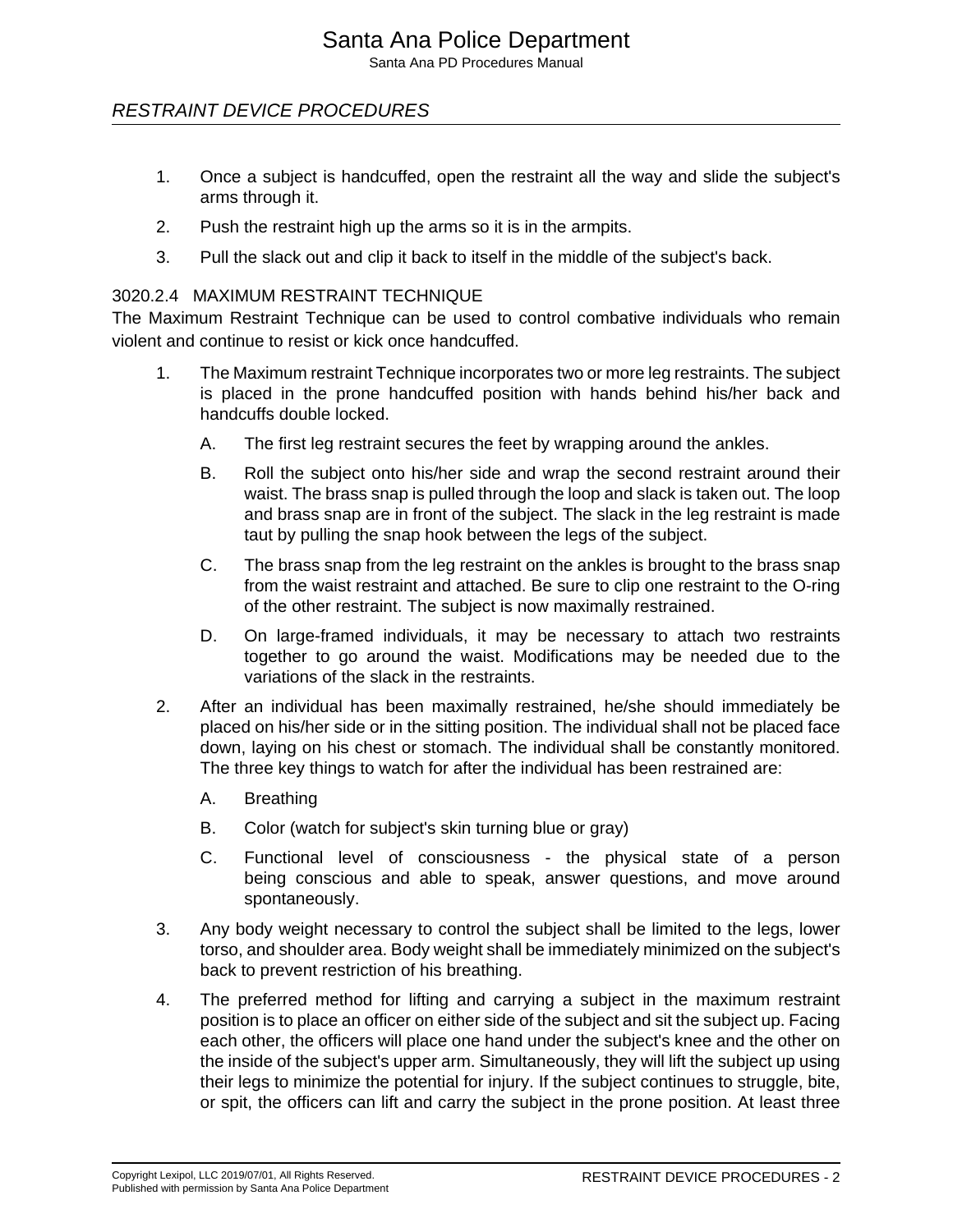# RESTRAINT DEVICE PROCEDURES

officers should be involved in this lift; one officer on either side and the third on the legs. As soon as possible, the subject should be placed on his side or in the sitting position.

5. Every attempt should be made to transport a person who has been restrained using the Maximum Restraint Technique in an upright seated position. If this is not possible, officers should request to have the subject transported by ambulance.

#### **3020.3 SPIT SHIELD**

The Department currently issues the Expectorant Shield and the TranZport Hood as spit shields. Both are similar in nature but have slightly different applications.

#### 3020.3.1 THE EXPECTORANT SHIELD

The Expectorant Shield is a disposable hood made from a nylon mesh large enough to fit over a person's head. A solid cotton panel is sewn in the front that is designed to prevent a person from spitting or bleeding on others. The Expectorant Shield shall be placed over the person's head and tied under the arms and around the person's back. It shall never be tied around a person's head or neck. See Attachment 1 in section 3020.4 for details.

#### 3020.3.2 THE TRANTZPORT HOOD

The **TranTZport Hood** is a disposable device made from a nylon mesh intended to fit over a person's head. A solid filtration fabric that encircles the entire lower portion of the hood is designed to prevent a person from spitting or bleeding on others The TranTZport Hood shall be placed over a person's head with the mesh fabric covering the eye area of the head, and the filtration fabric covering the lower half of the head, below the nostrils. Carefully push the white plastic securelock tab down toward the top of the head while holding the top of the mesh fabric. DO NOT push down too tightly so as to avoid any unnecessary discomfort or impairment of the wearer's vision. See Attachment 2 in section 3020.3.5 for details.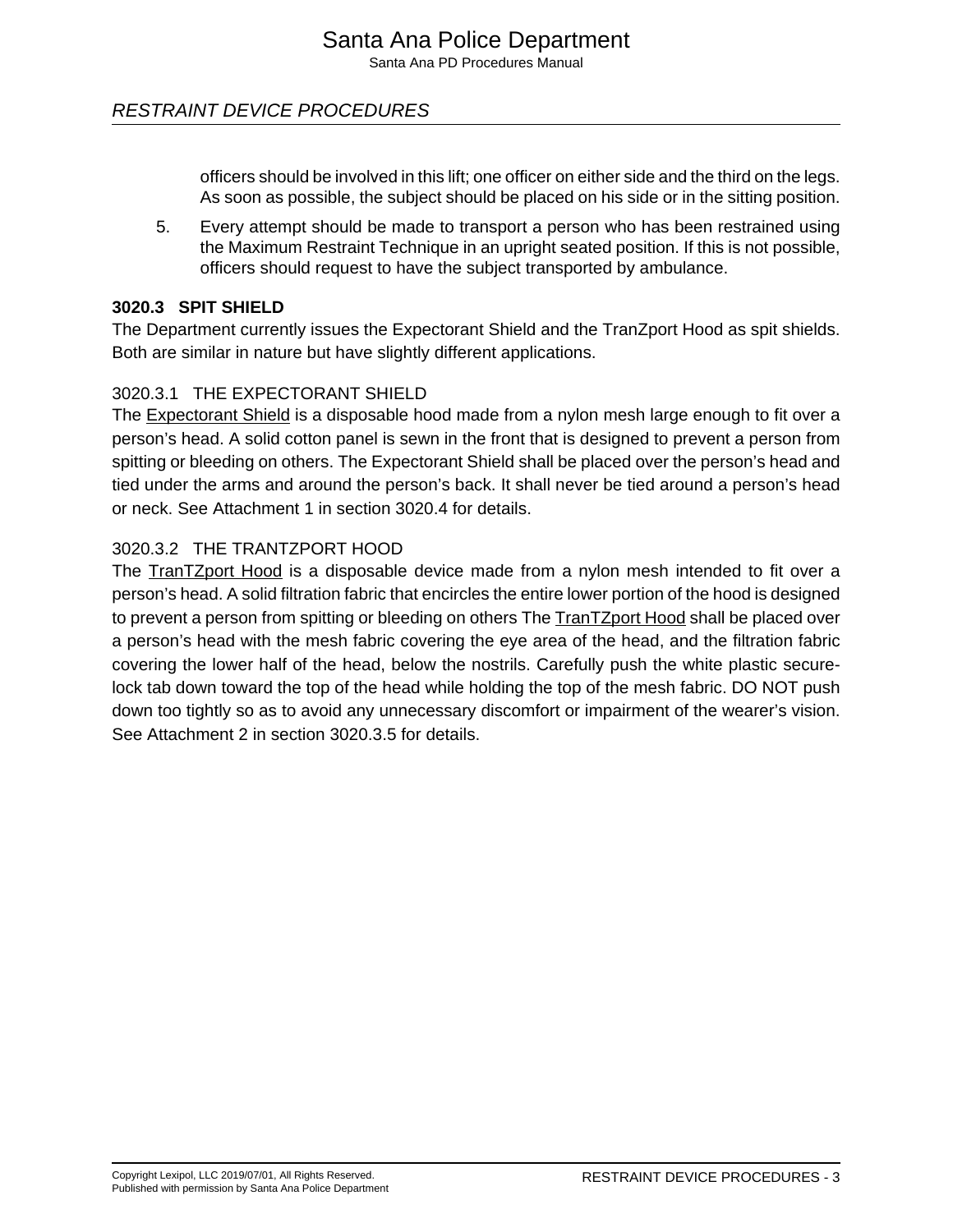RESTRAINT DEVICE PROCEDURES

## **3020.4 ATTACHMENT 1 - EXPECTORANT SHIELD**

The Expectorant Shield





Left side rear